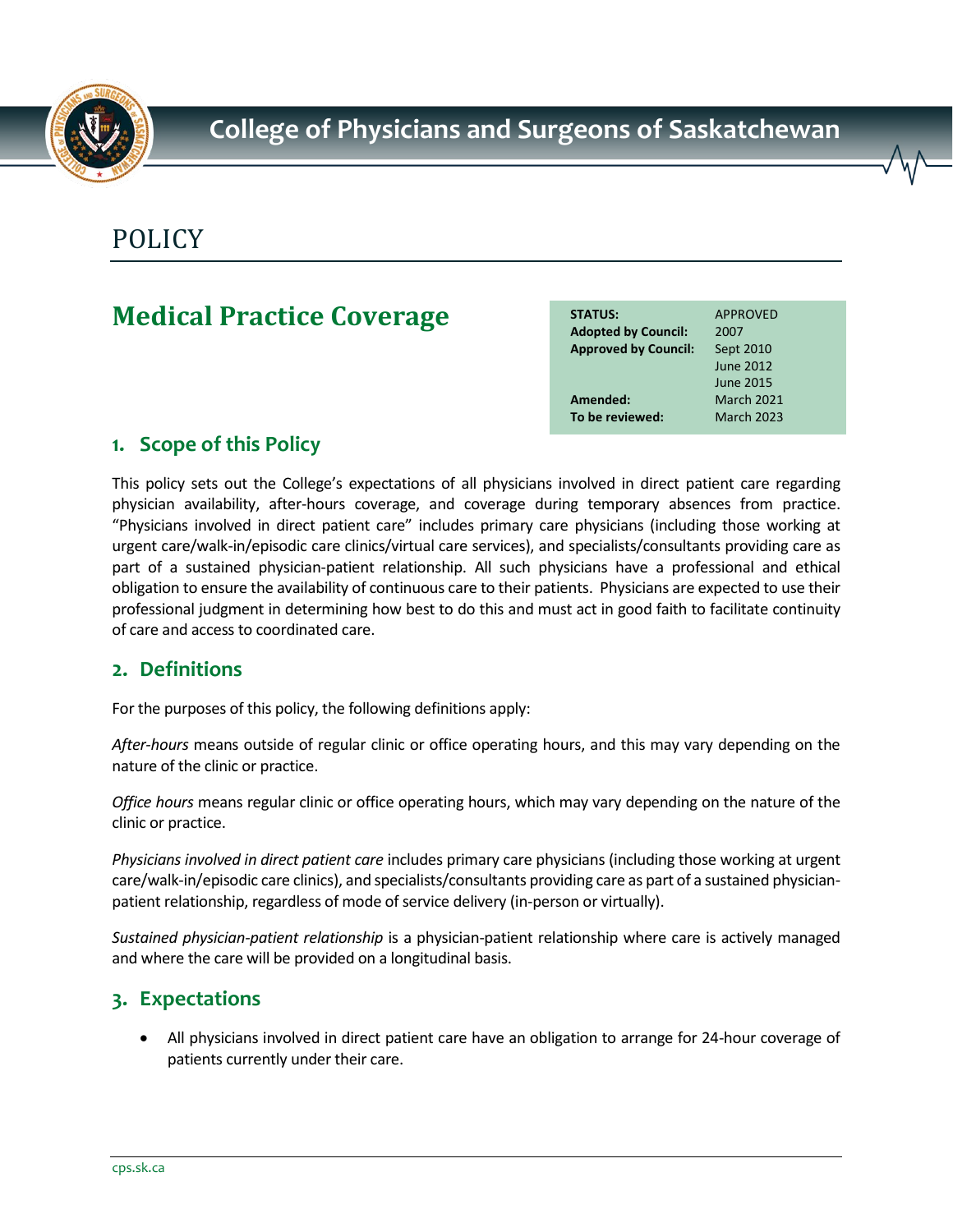- The College recognizes that it is difficult for a physician to be available continuously while maintaining caregiver well-being. As such, where the number of physicians and other qualified medical professionals is sufficient to ensure safe continuous coverage and promote continuity of care, the College encourages physicians to form call groups with caregivers of similar interest and training to share responsibility for after-hours and weekend coverage.
- Physicians who transfer coverage of patients in their practice to another physician must have the agreement of the covering physician before doing so.
- If it is not possible or practical to arrange alternative coverage with another physician or group, physicians may make mutually acceptable arrangements with the Saskatchewan Health Authority (SHA), one or more hospital emergency departments and/or physician emergency clinics to cover the after-hours needs of their patients. These arrangements should include, wherever feasible, the ability for the covering physician to contact someone from the physician's call group when necessary. However, it is not ethically acceptable for physicians to unilaterally offload professional responsibilities on SHA facilities and programs without a mutually acceptable agreement with the SHA.
- Physicians who sign over coverage to a hospital or clinic emergency department should be prepared, if requested, to participate in the on-call roster, provided the physician has the required training, experience and privileges (if in a SHA facility) to do so.
- Information should be made available to patients providing clear directions as to when, where and how they can seek medical care when their own physician is unavailable.
- All physicians involved in collaborative practices with Primary Care Clinics should be prepared to accept an appropriate share of call responsibility as agreed upon with other members of the interdisciplinary team.

#### **3.1 Office phone requirements**

Physicians must have an office telephone that is answered and/or a voicemail that is operational at all hours which gives clear, accurate and current information on:

- a) practice office hours,
- b) any office closures,
- c) any relevant coverage information (i.e. how the patient can access after-hours, nonemergent care), and
- d) instructions on how to access emergency care (i.e. to call 9-1-1).

Physicians may inform patients that they have the option to call the provincial health advice line (8- 1-1) to receive general health advice, but this must not be used as the physician's primary coverage method.

#### **3.2 After-hours management of test results**

Physicians must ensure that any practice location in which they work has appropriate systems in place to receive and review investigations results after-hours, to permit them to take appropriate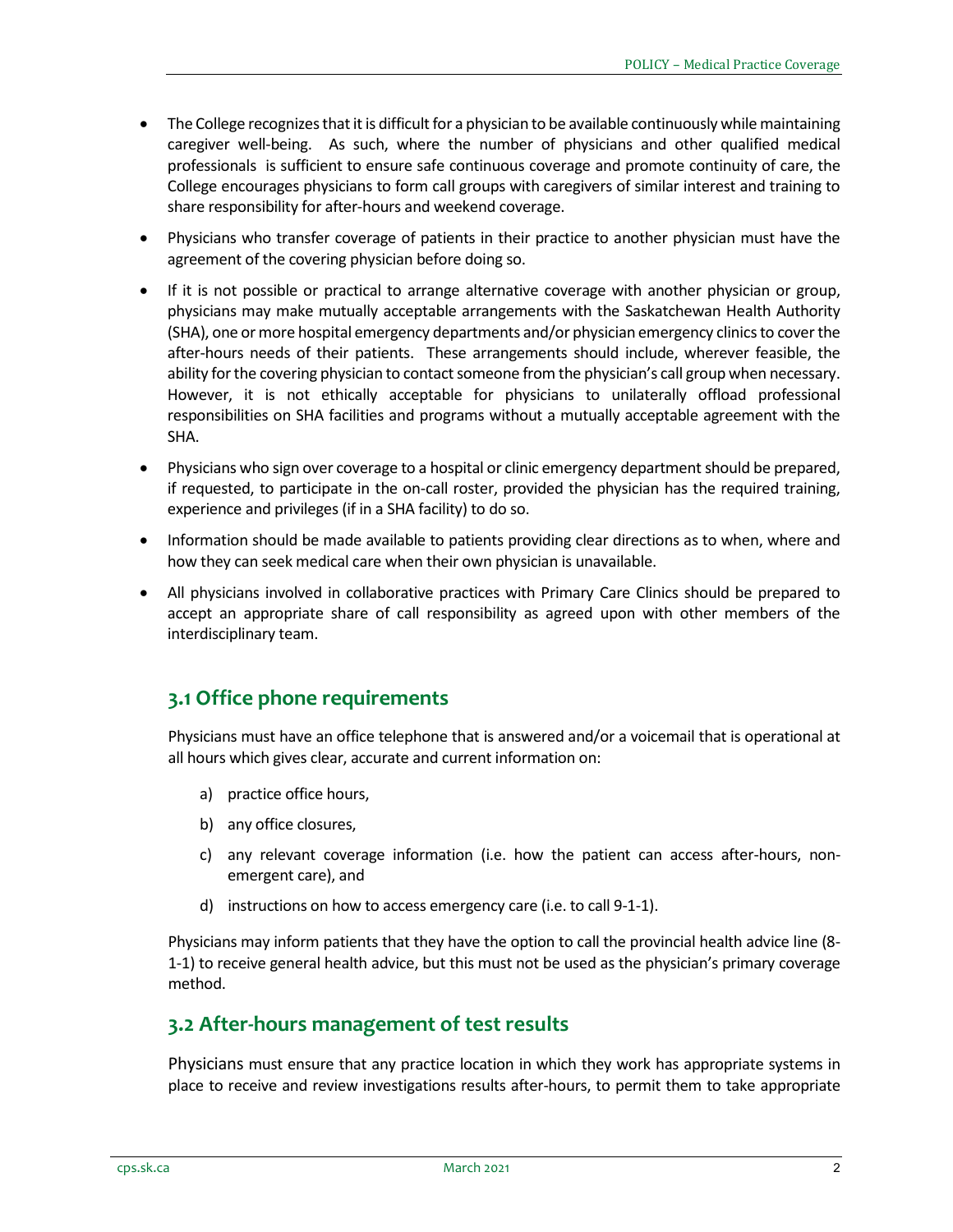action in response to critical diagnostic test results reported by a laboratory or imaging facility for urgent attention, and to follow-up with the patient with appropriate urgency.

The primary responsibility for review and follow-up is with the ordering physician, but after-hours or in the absence of the ordering physician, investigation results should be reviewed by a licensed physician or eligible alternate healthcare provider pursuant to a coverage arrangement as referenced in 3. above.

## **3.3 Availability to respond to after-hours inquiries from other health-care providers**

Physicians or their designate must respond in a timely manner when contacted by other physicians or health-care providers who want to communicate or request urgent information about a patient after-hours. What is 'timely' will depend on, for example, the impact to patient safety that may be caused by a delay in responding. To facilitate access and to enable communication with other health-care providers, physicians must include their professional contact information when ordering a test, writing a prescription, or making a referral. Physicians should ensure that their after-hours coverage arrangement includes information for these entities and should consider providing their relevant coverage contact information directly to other health-care providers when appropriate.

## **3.4 Coordinating coverage for temporary absences from practice**

During planned temporary absences from practice, physicians providing care as part of a sustained physician-patient relationship should make coverage arrangements for patient care and all physicians must make coverage arrangements for the management of test results. Physicians should also proactively plan for how to manage unplanned temporary absences from practice.

### **3.5 Use of voicemail and email**

Physicians must ensure that voicemail messages, electronic patient communication applications and e-mail are reviewed and, if appropriate, responded to within a reasonable timeframe. What is reasonable will depend on a variety of factors including, but not limited to, the impact to patient safety that may be caused by a delay in responding and when the message was left (e.g., after-hours, weekend, holiday, etc.).

Physicians must also ensure that the voicemail or e-mail (automatic replies) and other outgoing messages are up to date and accurate and that patients are provided with detailed messaging regarding the frequency of review, the timing of replies and when and how to access emergency care.

## **3.6 Practice coverage during office hours when unable to accommodate access**

In order to facilitate timely access to coordinated care and continuity of care, physicians should take reasonable steps to structure their practice in a manner that allows for appropriate triaging of patients with time-sensitive or urgent issues. This may include implementing a same-day